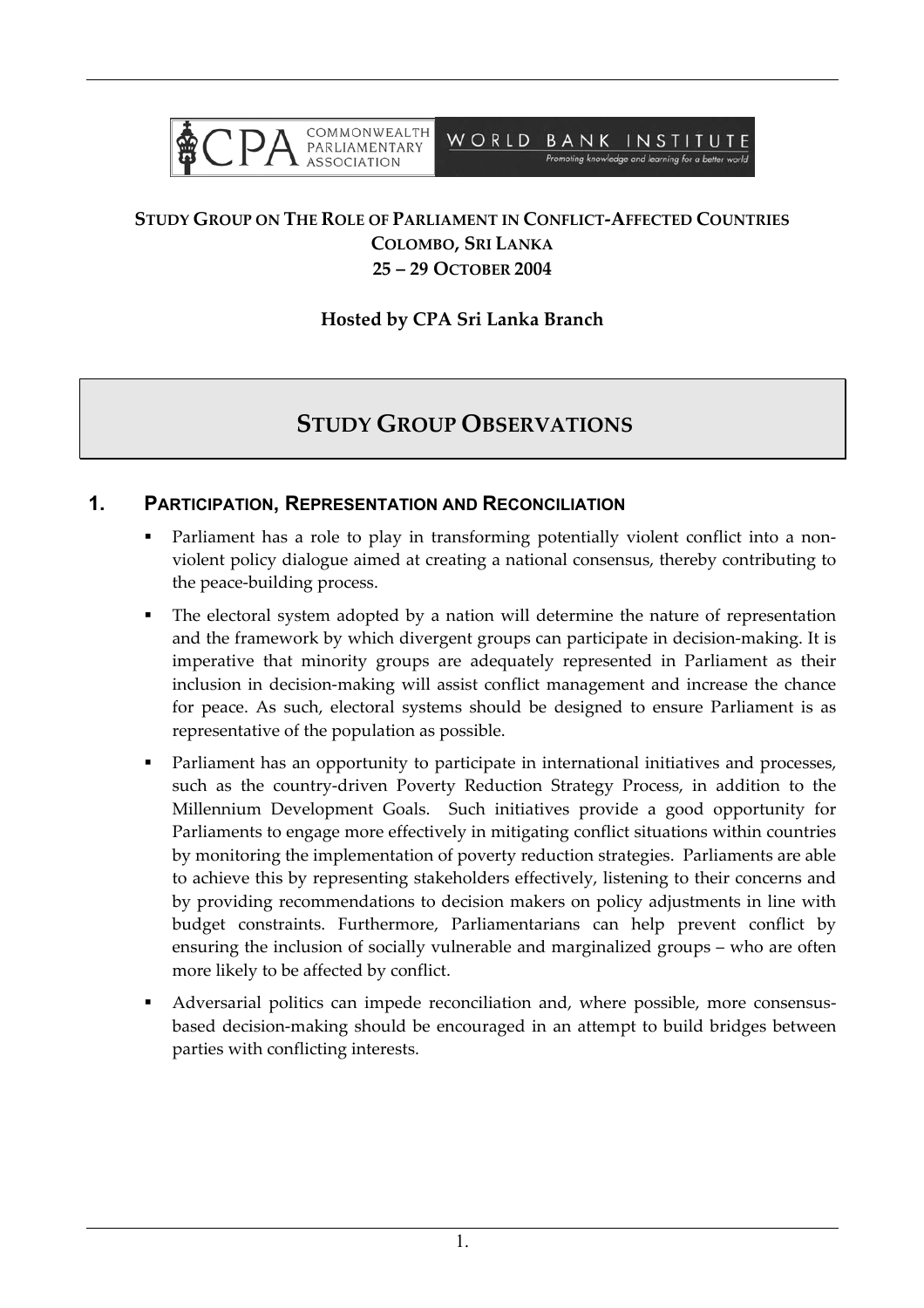## **2. LEGISLATION AND OVERSIGHT**

- Parliament has a vital oversight and accountability function, and should be resourced adequately to ensure that it can perform this important function.
- The best means of providing oversight and facilitating participation is by strengthening the Parliamentary committee system.
- There is no single model for the conduct of Parliamentary committees; with some countries having the committee structure entrenched in their constitutions, whilst others have sectoral committees and other countries have provision to instigate specialized public interest committees. Irrespective of the form of the committee structure it was generally agreed that Parliament, as the representative of the people, should be free to question anyone from the government agencies.
- Whilst respecting that every Parliament has the right to establish the committees of their choosing, there are committees that are essential if Parliament is to fulfil its oversight function and encourage peace and stability. The committees are the *Public Accounts Committee* or equivalent, in order to provide oversight of the budgetary process, and a committee or committees that provide oversight of the security sector so as to strengthen civilian control of the military, police services and intelligence sector.
- In addition to the committee structure, Parliament can provide effective oversight by facilitating the establishment of accountability institutions such as the office of the Auditor-General and Ombudsman, Anti-Corruption Commissions, Freedom of Information Officers and Human Rights Commissions.

# **3. DIALOGUING WITH CIVIL SOCIETY AND A FREE MEDIA**

- Civil society makes an important contribution to conflict prevention. Although, unlike Parliament, civil society groups are not elected they nevertheless derive their membership from the public and are a reservoir of knowledge.
- Parliament should be prepared to engage more readily with civil society to encourage a two-way flow of information and should support efforts to ensure civil society participation.
- A free, fair and responsible media plays an important role in disseminating information, providing accountability and assisting Parliament build a dialogue with the community.
- It is a matter of concern that, in some countries, state media enjoyed a monopoly on the flow of information. State funded media agencies should not be an extension of the ministry of information, rather should be administered with a public service charter. Furthermore, a diverse and responsible media sector should also be encouraged.
- In recognition of the special role the media plays in a democracy and in the peacebuilding process, Parliaments should endeavour to facilitate the media's work by encouraging the introduction of right to information legislation, ensuring freedom of speech and freeing up restrictions on public service broadcasting.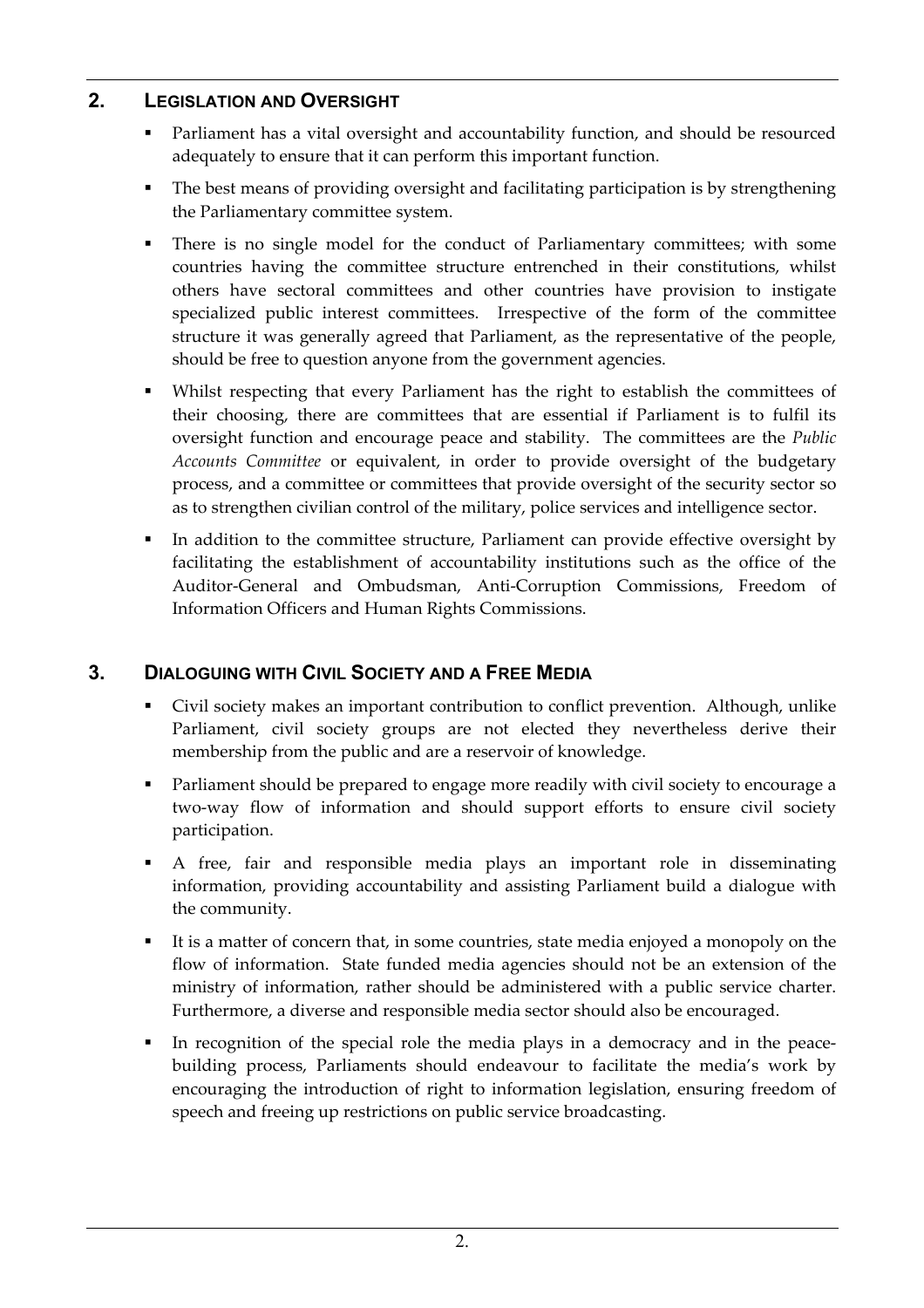# **4. THE ROLE OF POLITICAL PARTIES AND THE OPPOSITION**

- The opportunities for opposition parties to contribute to peace building differ widely depending on the circumstances.
- In situations where a country is affected by violent conflict, Parliamentarians have the potential to act as a bridge between the conflicting parties and the government. In this way opposition Parliamentarians may be able to instigate confidence-building measures, which are an essential pre-condition to bringing conflicting parties to the negotiating table.
- Both government and the opposition could contribute to ending violent conflict by working together to develop an approach to resolving the violent conflict across party lines.
- Opposition Parliamentarians could contribute to peace-building in situations where there is not violent conflict. Opposition Parliamentarians are able to reach out and speak to people in their districts directly and where appropriate forgo acrimonial politics in an attempt to develop a national consensus and reconciliation.
- Opposition parties have an essential part in the Parliamentary process.

# **5. PROMOTING SOCIO-ECONOMIC EQUALITY**

- Conflict can arise out of competition for scarce resources or when the proceeds of good governance are not allocated in an equitable fashion. To this end, Parliamentarians should encourage policies that address unequal social investments in order to achieve equality of opportunity and take affirmative action in favour of disadvantaged groups.
- Parliament can seek to mitigate conflict over resources by promoting a dialogue and facilitating third party mediated talks between stakeholders whose interests' conflict.
- Demand for resources often exceeds supply. In such circumstances Parliamentarians can seek to ameliorate the concerns of those adversely affected by promoting a dialogue with their constituencies to explain the reasons behind the allocation of resources.

### **6. RULE OF LAW**

 Parliament, to be effective in conflict resolution, must give full effect to its status as a rule of law institution central to the constitutional order. In all of its activities, including discharging its oversight and legislative functions, it must strengthen the rule of law by strengthening judicial independence and ensuring executive accountability.

### **7. DECENTRALISATION**

- There have to be clear reasons for commencing a decentralization process and these reasons should be kept in mind when developing a decentralization strategy.
- Decentralization, whether in the form of federalism, devolution or administrative decentralization, can contribute to promoting participation, accountability and responsiveness, whilst aiding conflict resolution.